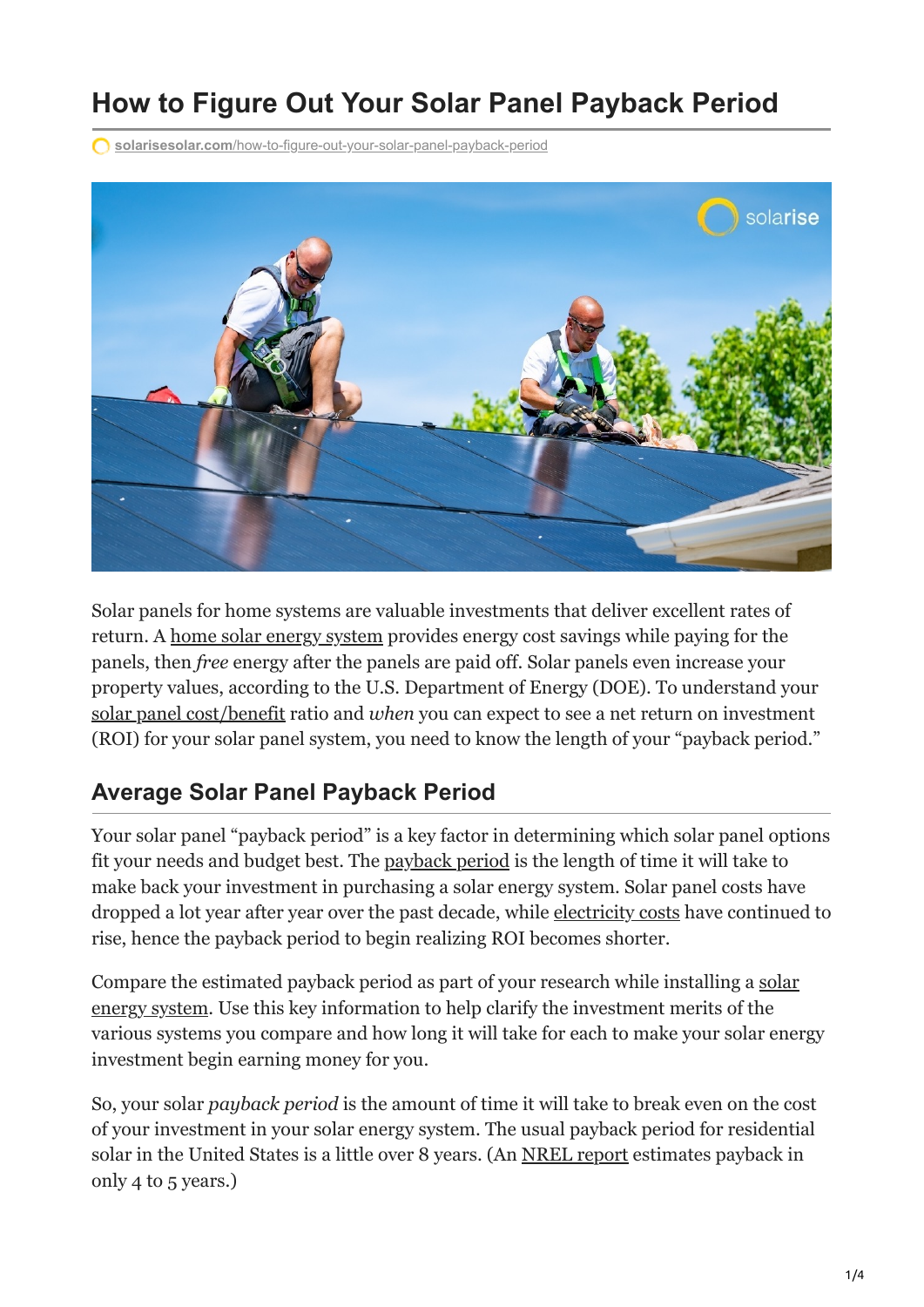# **How To Calculate Your Solar Panel Payback Period**

Multiple factors must be considered to achieve an accurate calculation of your solar energy system payback period. For a precise accounting, you'll need to determine the total combined financial benefits and total combined costs of owning your solar equipment:

- *Purchase Cost of Solar Equipment:* The gross cost of buying and installing your solar energy system is based on the size of the system you choose and all the components of the system.
- *Average Electricity Use Per Month:* Your monthly electricity consumption determines the size of the solar energy system you need for your home and how much electricity you can stop buying from your utility company each month. This means that higher electricity bills shorten your payback period because you can reduce (or possibly eliminate) that bill as soon as your solar panels start producing power for you.
- *Projected Electricity Production from Solar:* Your solar energy system installer will identify the best system to accommodate your home electricity consumption. However, your roof size and changes in weather conditions throughout the year can affect the amount of [solar power](https://www.solarisesolar.com/how-solar-works/) you can generate.
- *Solar Financial Incentives:* Potential up-front cost savings include the federal [Investment Tax Credit](https://www.solarisesolar.com/solar-tax-credits-in-colorado/) (ITC), state and local tax credits and/or rebates, and even incentives from your utility company. Combined, these [benefits](https://www.solarisesolar.com/solar-benefits/) can reduce the cost of going solar by thousands of dollars. The ITC alone is currently \*26% of the cost of your solar energy system. Plus, Solar Renewable Energy Certificates (SRECs) and [utility company programs that grant credits per kilowatt-hour for solar energy](https://www.solarisesolar.com/how-solar-works/) generated by solar panels can total significant financial benefits.

*\*The ITC percentage will be incrementally reduced over the next three years to a permanent low of a 10% federal tax credit in 2024.*

## **3 Steps to Calculate Your Solar Panel System Payback Period**

- 1. *Calculate Combined Costs:* Subtract the total combined value of all the tax credits, rebates, and other incentives you receive from the gross cost of buying and installing your solar energy system.
- 2. *Calculate Combined Benefits*: Add your yearly total of financial benefits from your solar investment. Include electricity costs savings, plus any new incentives or other financial benefits received due to your solar energy investment.
- 3. *Calculate Net ROI:* First, divide your *combined upfront costs* of acquiring your solar panel system investment by the *combined upfront and monthly financial benefits* of having your system working for you. Next, divide the net outcome by the total number of years it will take for you to pay off the system *or* to realize a total of energy savings and incentives that have exceeded the total cost of owning the system — even including any payments remaining to pay off the system. This is the payback point. Each month beyond that point, your savings of electricity costs are all full financial benefits.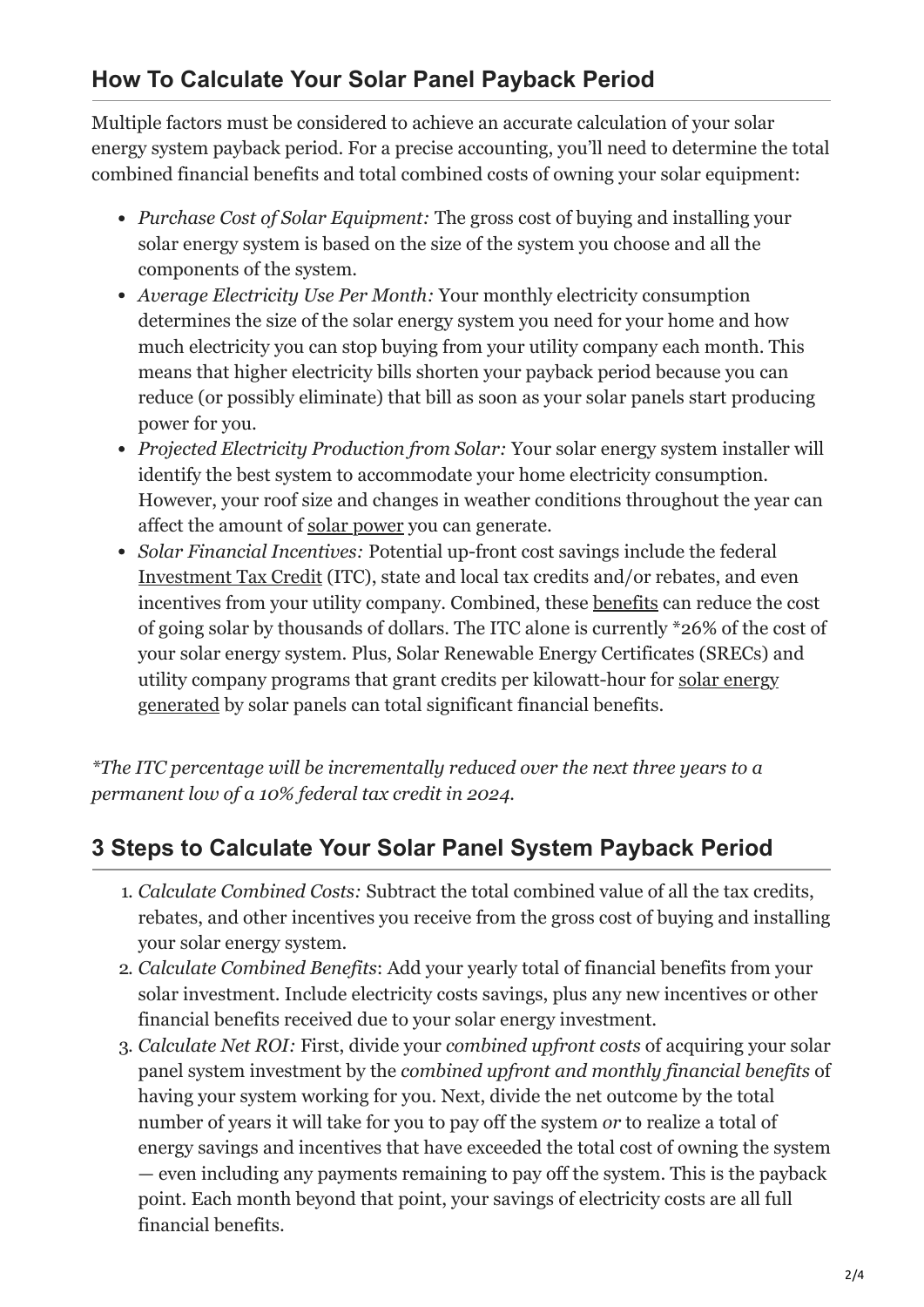### **Getting Multiple Solar Quotes Can Save You a Lot of Money**

Comparing is the best approach to avoid paying higher solar panel costs than necessary to installers with inflated prices. Do your research thoroughly to identify the best providers in your area. The U.S. Department of Energy's National Renewable Energy Laboratory (NREL) advises consumers to compare options for solar panels for home installation for possible savings.

### **Include All Your Solar Equipment in Your Cost Comparison**

Large solar panel companies may sometimes charge more but offer fewer solar equipment options. Gather as many bids as possible for your solar panel cost comparison. Some types of solar panels have higher efficiency ratings, while others cost less. Evaluate pricing and efficiency ratings on the various equipment and financing offers you receive. Then, determine which combination of competitive quality *and* cost achieves the right balance for your needs and budget.

### **The Largest Solar Installers Don't Always Offer the Best Value**

Throughout the industry, you can find [solar panel installation](https://www.solarisesolar.com/residential-solar-panel-installation-in-colorado/) contractors that offer more competitive prices and deliver higher value. It definitely pays to get multiple *free* estimates from well-established installers in your local area.

In fact, getting multiple quotes can save you thousands of dollars on your solar panel installation. Large solar panel companies with higher overhead may charge more than a smaller [solar energy systems provider](https://www.solarisesolar.com/contact/). Remember to check references for any solar installer you're considering working with.

# **Why Go Solar?**

- Save money on monthly electricity bills.
- Own your solar energy system with payments normally less than utility bills.
- Earn a monthly return on your solar investment.
- Get large tax credits, rebates, and other incentives that are still available.
- Achieve energy independence and protection from utility rate hikes.
- Increase your property value.
- Live free from power outages due to public grid issues.
- Help save the environment by reducing fossil fuel burning.

### **Frequently Asked Questions About Solar Payback Periods**

#### **[Will I Still Have an Electricity Bill With Solar Panels?](#page-3-0)**